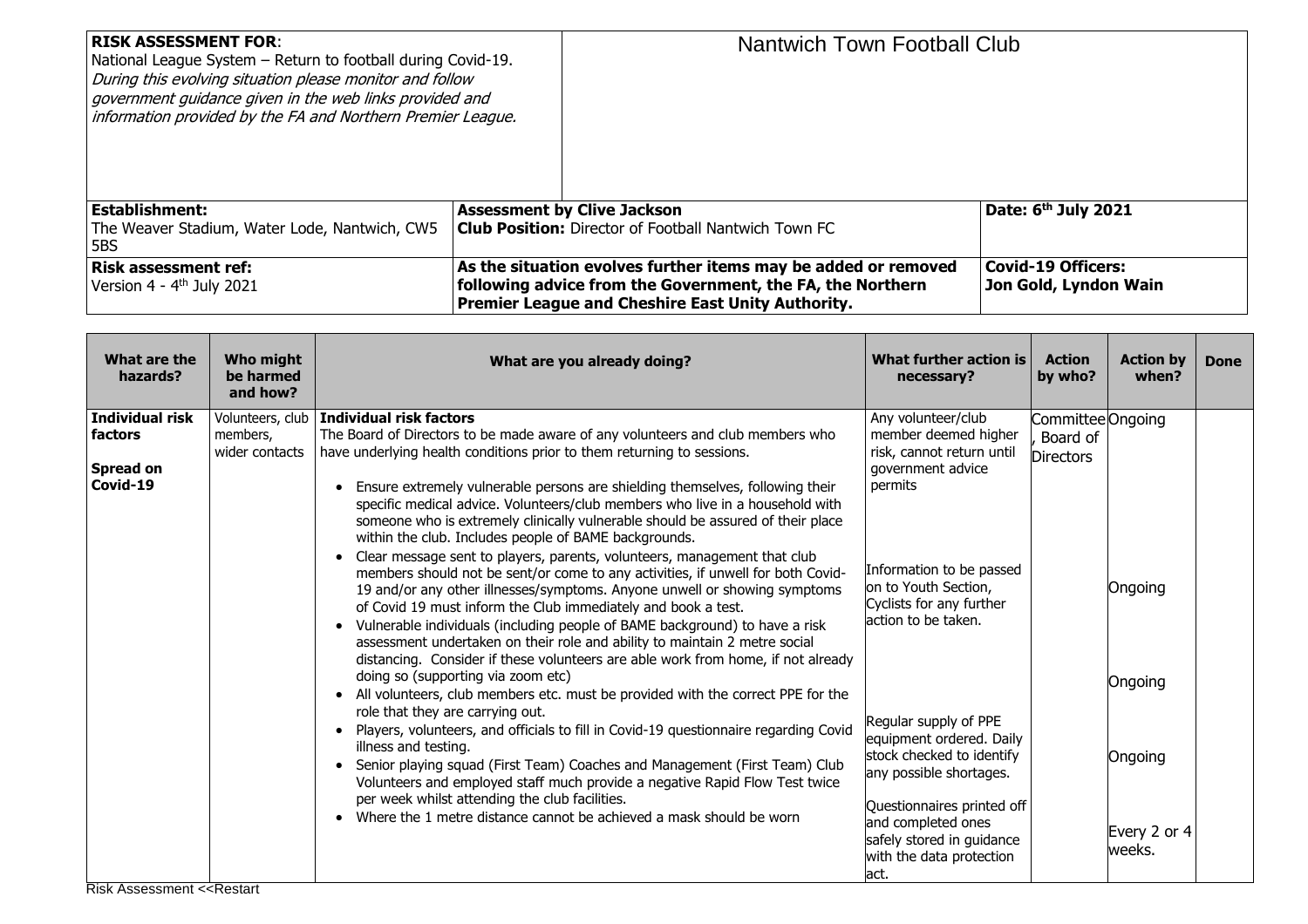| What are the<br>hazards?        | Who might<br>be harmed<br>and how? | What are you already doing?                                                                                                                                                                                                                                                                                                                                                                                                                                                                                                                                                                                                                                                           | What further action is<br>necessary?                                                                                        | <b>Action</b><br>by who?       | <b>Action by</b><br>when? | <b>Done</b> |
|---------------------------------|------------------------------------|---------------------------------------------------------------------------------------------------------------------------------------------------------------------------------------------------------------------------------------------------------------------------------------------------------------------------------------------------------------------------------------------------------------------------------------------------------------------------------------------------------------------------------------------------------------------------------------------------------------------------------------------------------------------------------------|-----------------------------------------------------------------------------------------------------------------------------|--------------------------------|---------------------------|-------------|
| <b>Suspected</b><br>case whilst | Volunteers,<br>club members,       | Suspected case whilst on site                                                                                                                                                                                                                                                                                                                                                                                                                                                                                                                                                                                                                                                         | Plan in place                                                                                                               | Committee, Ongoing<br>Board of |                           |             |
| on site                         | wider contacts<br>& supporters     | If a person displays symptoms of coronavirus: high temperature (37.8 or more)<br>or a new continuous cough, they should: -                                                                                                                                                                                                                                                                                                                                                                                                                                                                                                                                                            | Temperatures to be taken<br>for people entering the<br>stadium. Anyone                                                      | <b>Directors</b>               |                           |             |
|                                 | Spread of<br>COVID <sub>19</sub>   | Go home immediately (if awaiting collection by their parent, isolate child in a room<br>behind a closed door, or an area at least 2m away from others, open a window for<br>ventilation) and self-isolate                                                                                                                                                                                                                                                                                                                                                                                                                                                                             | displaying a high<br>temperature to be sent<br>home and refused                                                             |                                |                           |             |
|                                 |                                    | See https://www.gov.uk/government/publications/coronavirus-covid-19-<br>implementing-protective-measures-in-education-and-childcare-                                                                                                                                                                                                                                                                                                                                                                                                                                                                                                                                                  | admittance to the game.                                                                                                     |                                |                           |             |
|                                 |                                    | settings/coronavirus-covid-19-implementing-protective-measures-in-education-<br>and-childcare-settings#additional-questions                                                                                                                                                                                                                                                                                                                                                                                                                                                                                                                                                           | Immediately inform<br>relevant people e.g.<br>League, Visitors etc.                                                         |                                |                           |             |
|                                 |                                    | Temperatures to be taken for people entering the stadium. Anyone displaying<br>$\bullet$<br>a high temperature to be sent home and refused admittance to the game.<br>Volunteers supervising any person while they await collection should wear PPE backgrounds before<br>$\bullet$<br>(a fluid resistant surgical mask) if a distance of 2m cannot be maintained.<br>If direct care (such as for a very young child or a child with complex needs) is<br>required then Volunteers giving care, are to wear a fluid resistant surgical<br>mask, disposable apron and gloves.<br>Clear message to everyone, if they are unwell whilst on site, they will be sent<br>$\bullet$<br>home. | Risk assessment needed<br>for people of BAME<br>placing them in the front<br>line for this situation.                       |                                |                           |             |
|                                 |                                    | Areas occupied and equipment used by the affected person are to be<br>thoroughly cleaned and sanitised. (see PHE cleaning advice<br>https://www.gov.uk/government/publications/covid-19-decontamination-in-<br>non-healthcare-settings) They must then follow the guidance on self-isolation<br>and not return to our organisation until their period of self-isolation has been<br>completed.                                                                                                                                                                                                                                                                                        | Risk assessment needed<br>for people of BAME<br>backgrounds before<br>placing them in the front<br>line for this situation. |                                |                           |             |
|                                 |                                    | All Volunteers aware of protocol for club members.<br>Symptomatic Volunteers should be excluded for 7 days from when symptoms<br>started. Volunteers who have a symptomatic household member must stay at<br>home and self-isolate for 14 days. The 14-day period starts from the day when<br>the first person in the house became ill.                                                                                                                                                                                                                                                                                                                                               |                                                                                                                             |                                |                           |             |
|                                 |                                    | Anyone who has met a person showing symptoms should go home and self-<br>isolate for the correct time. Anyone showing/developing symptoms should<br>book a test immediately whether they have had a test in the past. If the test<br>proves positive the person MUST inform the club straight away so that the<br>appropriate action can be taken.                                                                                                                                                                                                                                                                                                                                    |                                                                                                                             |                                |                           |             |
|                                 |                                    | If the Volunteer or club member develops symptoms during this period, they<br>$\bullet$<br>can return to NTFC 7 days after their symptoms started.                                                                                                                                                                                                                                                                                                                                                                                                                                                                                                                                    |                                                                                                                             |                                |                           |             |
|                                 |                                    | See https://www.gov.uk/government/publications/covid-19-stay-at-home-<br>quidance. Follow Public Health England Guidance if case reported in facility.                                                                                                                                                                                                                                                                                                                                                                                                                                                                                                                                | Train volunteers on Public<br>England Guidance and                                                                          |                                |                           |             |
|                                 |                                    | Make sure Test and Trace procedures followed.<br>$\bullet$                                                                                                                                                                                                                                                                                                                                                                                                                                                                                                                                                                                                                            | Test and Trace procedure.                                                                                                   |                                |                           |             |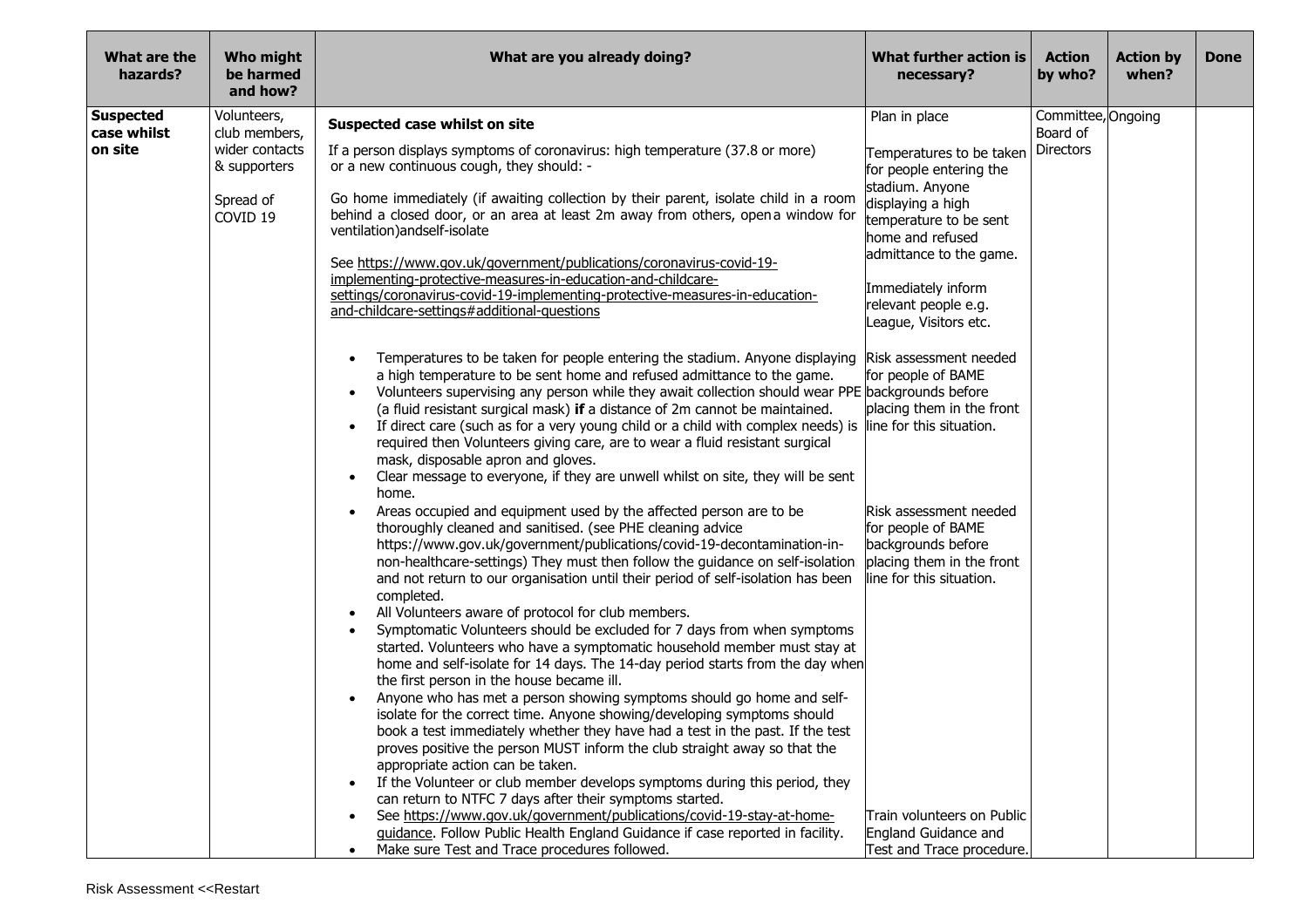| Payment/<br>collection of<br>money<br><b>Spread of Covid-</b><br>19 | Volunteers,<br>Club members /<br>wider contacts | <b>Handling Cash</b><br>• The World Health Organisation hasn't explicitly said that handling money<br>is specifically linked to Covid 19, the Agency do however advise to use<br>contactless methods of payment / bank transfer to reduce the risk of<br>transmission<br>• Contactless ticketing system introduced<br>• Turnstile – Ensure volunteers running the turnstile have appropriate PPE<br>and encourage supporters to buy season tickets to avoid the handling of          | Inform club members &<br>supporters via appropriate<br>methods<br><b>Provide PPE</b>                                                          | Ongoing |  |
|---------------------------------------------------------------------|-------------------------------------------------|--------------------------------------------------------------------------------------------------------------------------------------------------------------------------------------------------------------------------------------------------------------------------------------------------------------------------------------------------------------------------------------------------------------------------------------------------------------------------------------|-----------------------------------------------------------------------------------------------------------------------------------------------|---------|--|
|                                                                     |                                                 | cash.<br>• Clubhouse – Staff to wear PPE Encourage the use of contactless<br>payments in clubhouse. (When open) If payment is made by cash the<br>cash must be placed on a tray/plate and left for the member of staff to<br>pick. Change will be returned on the tray/plate for the customer to pick<br>up. The tray is then taken away and cleaned/sanitised before further<br>use.<br>Bar and Diner Round up cost of items to reduce cash handling. Provide<br>PPE to volunteers. | if payment at Bar/Diner is<br>made by cash.<br>Review what happens<br>when monies/tickets have<br>been collected/or brought<br>to the ground. |         |  |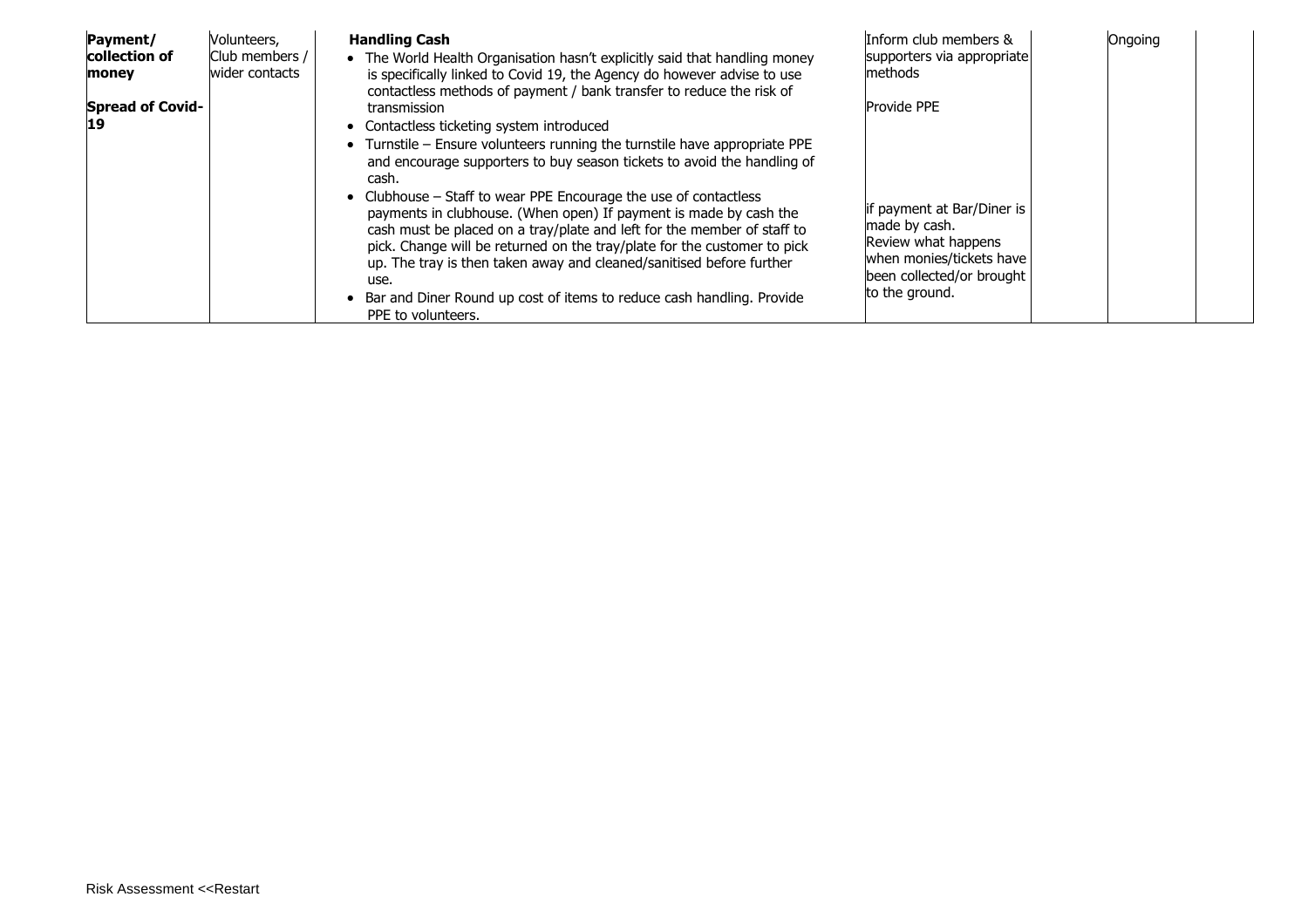| What are the<br>hazards?                                                                                             | Who might<br>be harmed<br>and how?             | What are you already doing?                                                                                                                                                                                                                                                                                                                                                                                                                                                                                                                                                                                                                                                                                                                                                                                                                                                                                                                                                                                                                                                            | What further action is<br>necessary?                                                                                                                                                                              | <b>Action</b><br>by who? | <b>Action by</b><br>when? | <b>Done</b> |
|----------------------------------------------------------------------------------------------------------------------|------------------------------------------------|----------------------------------------------------------------------------------------------------------------------------------------------------------------------------------------------------------------------------------------------------------------------------------------------------------------------------------------------------------------------------------------------------------------------------------------------------------------------------------------------------------------------------------------------------------------------------------------------------------------------------------------------------------------------------------------------------------------------------------------------------------------------------------------------------------------------------------------------------------------------------------------------------------------------------------------------------------------------------------------------------------------------------------------------------------------------------------------|-------------------------------------------------------------------------------------------------------------------------------------------------------------------------------------------------------------------|--------------------------|---------------------------|-------------|
| General<br><b>Transmission of</b><br>COVID-19<br><b>Maintenance</b>                                                  | Volunteers,<br>club members,<br>wider contacts | <b>Maintenance of Social Distancing</b><br>Everyone to maintain 2 metre social distancing in line with HE guidance as far as is<br>reasonable. Where 2 metres cannot be achieved 1 metre + with mitigation (eg<br>wearing masks) MAY be allowed.                                                                                                                                                                                                                                                                                                                                                                                                                                                                                                                                                                                                                                                                                                                                                                                                                                       | Plan in place                                                                                                                                                                                                     | <b>ALL</b>               | Ongoing                   |             |
| of social<br>distancing<br>and avoiding<br>congestion;<br><b>Effective</b><br>hygiene<br>protocols<br>whilst on site | Spread of<br>Covid-19                          | One way system in place and clearly marked inside the stadium, inside the<br>clubhouse, and on entering/leaving the stadium.<br>Standing positions around the ground to be marked within red lines.<br>Only seating that has a tick to be used.<br>Queues to be clearly marked with 2 metre spacing for entrance into the stadium,<br>the clubhouse, toilets, and the Diner.                                                                                                                                                                                                                                                                                                                                                                                                                                                                                                                                                                                                                                                                                                           | Markings regularly<br>checked and any that<br>need to be replaced to be<br>replaced before the next<br>qame.                                                                                                      |                          |                           |             |
| <b>Crowd control</b><br>and numbers                                                                                  |                                                | • In line with current guidance from the Government, the FA and Northern<br>Premier our ground capacity is 50% of the current certificate capacity<br>this equates to 1,400 (one thousand four hundred)<br>• Counters will be used to record and control the total amount of<br>spectators in the ground and also the number the maximum numbers of<br>spectators allowed in specific areas namely the Swansway Stand and<br>the Ice Cream Van Stand. Stewards will be in place to ensure the se<br>numbers are not exceeded and barriers will be deployed immediately<br>when theses areas a close to capacity and or during periods of adverse<br>Weather Conditions, additionally during games where there is potential<br>for these numbers to be exceeded regular announcements will be made<br>to remind spectators that numbers are limited in these areas. During<br>adverse weather conditions a the Head Steward will be responsible to<br>personally ensure the numbers are not exceeded. to control the number<br>of spectators attending does not exceed that authorised. | Percentage allowed into<br>the ground to be changed<br>only on Government/FA<br>instructions.                                                                                                                     |                          |                           |             |
|                                                                                                                      |                                                | • Car parking layout and spacing, reducing capacity as appropriate ensuring<br>easy access for blue badge holders and people with disabilities.<br>• Introduce one-way movement of people to maintain 2 metre social<br>distancing wherever possible<br>Provide a system for entry onto the pitch for both teams, match officials,<br>bench officials and physios. No-one else allowed inside the barrier.<br>Defined areas to indicate where people should stand if queuing for<br>clubhouse, gate entrance, café, and any other appropriate areas such as<br>the Boardroom.<br>• Sharing of equipment should be kept to a minimum and strong hand<br>hygiene practices should be in place before and after. Consider the use<br>of stretchers and defib use also. Must be sanitised before and after use.                                                                                                                                                                                                                                                                            | Suggest the referee rings<br>the bell and visitors leave<br>the dressing room and<br>enter the pitch. System<br>repeated for home team.<br>No pre-match Respect<br>Handshake.<br>Marked with lines @ 2<br>metres. |                          |                           |             |
|                                                                                                                      |                                                | Additional seating (chairs 2 metres apart) pitch side to ensure<br>substitutes remain social distancing at the recommended government level.<br>• Changing rooms- consider ways and means of players changing in a<br>socially distanced method.                                                                                                                                                                                                                                                                                                                                                                                                                                                                                                                                                                                                                                                                                                                                                                                                                                       | Agreed at present by the<br>FA.                                                                                                                                                                                   |                          |                           |             |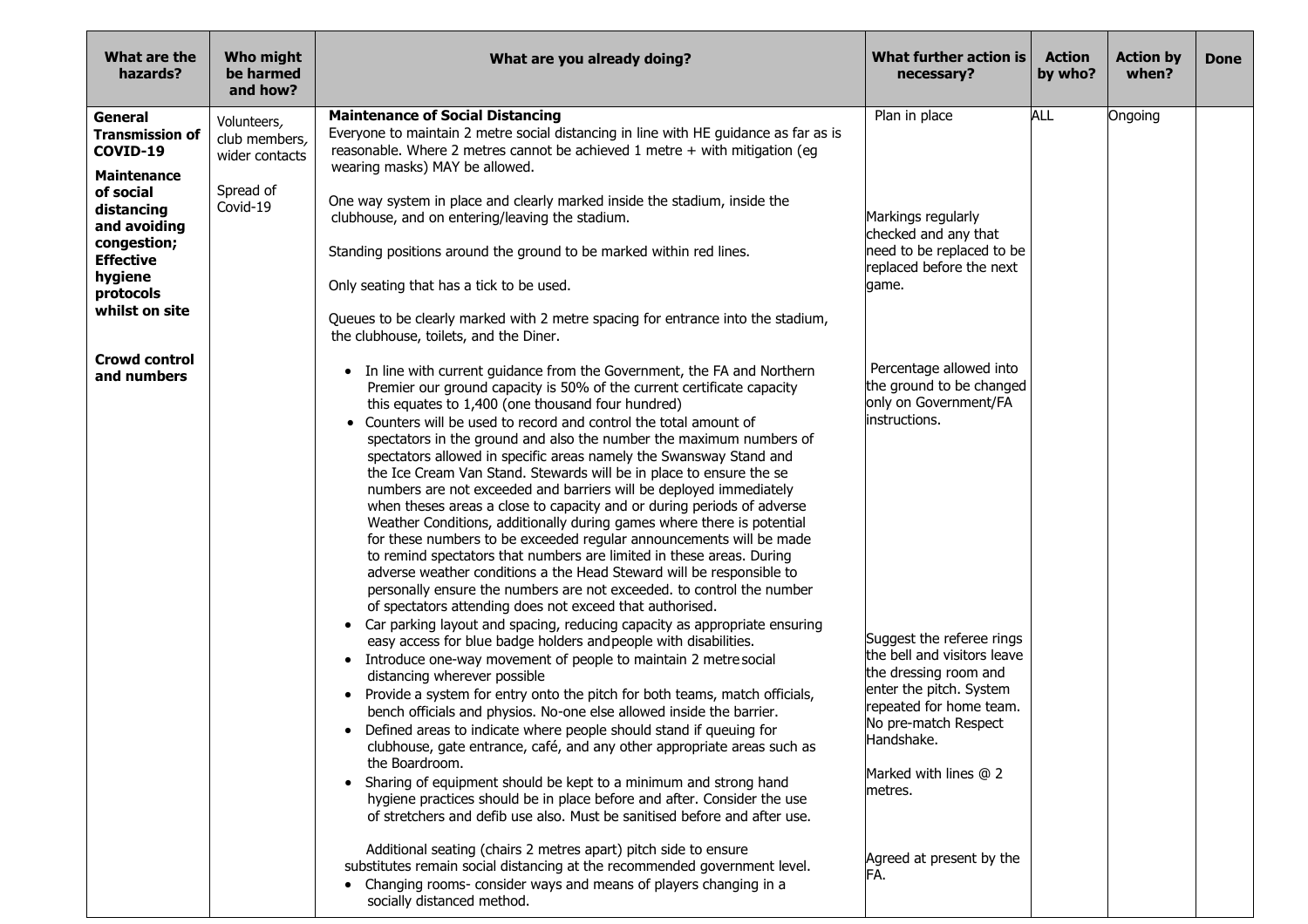| Only two persons allowed in club office/press box at any one time.<br>Equipment/surfaces used should be cleaned after each use with the<br>provided sanitisation. Door to be kept open for ventilation if possible,<br>handles to be regularly cleaned. PPE to be worn. |  |  |  |  |  |
|-------------------------------------------------------------------------------------------------------------------------------------------------------------------------------------------------------------------------------------------------------------------------|--|--|--|--|--|
|-------------------------------------------------------------------------------------------------------------------------------------------------------------------------------------------------------------------------------------------------------------------------|--|--|--|--|--|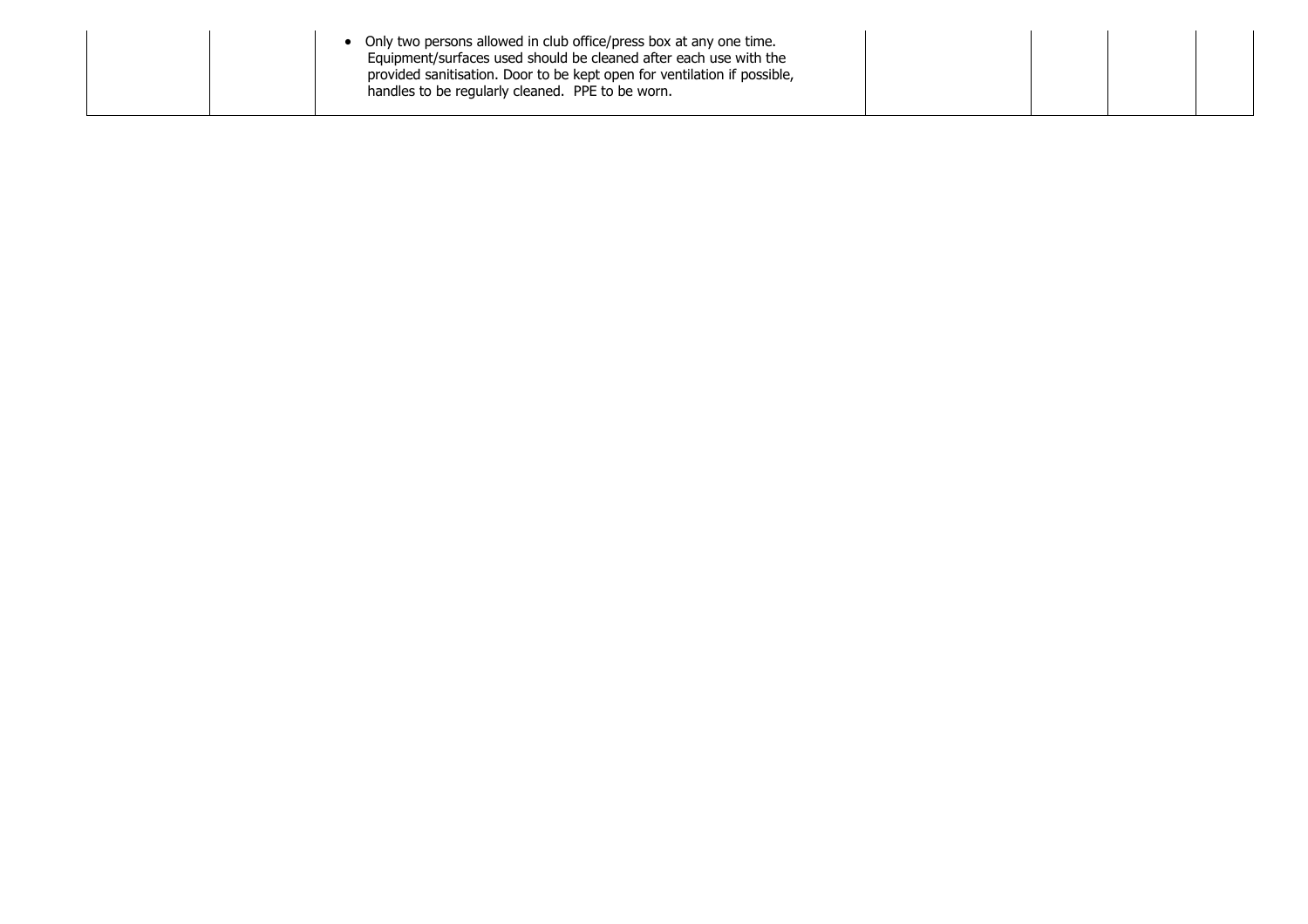| What are the<br>hazards?                                                                                                                                         | <b>Who might</b><br>be harmed<br>and how?                               | What are you already doing?                                                                                                                                                                                                                                                                                                                                                                                                                                                                                                                                                                                                                                                                                                                                                                                                                                                                                                                                                                                                                                                                                                                                                                                                                                                                                                                                                                  | What further action is<br>necessary?              | <b>Action</b><br>by who? | <b>Action by</b><br>when? | <b>Done</b> |
|------------------------------------------------------------------------------------------------------------------------------------------------------------------|-------------------------------------------------------------------------|----------------------------------------------------------------------------------------------------------------------------------------------------------------------------------------------------------------------------------------------------------------------------------------------------------------------------------------------------------------------------------------------------------------------------------------------------------------------------------------------------------------------------------------------------------------------------------------------------------------------------------------------------------------------------------------------------------------------------------------------------------------------------------------------------------------------------------------------------------------------------------------------------------------------------------------------------------------------------------------------------------------------------------------------------------------------------------------------------------------------------------------------------------------------------------------------------------------------------------------------------------------------------------------------------------------------------------------------------------------------------------------------|---------------------------------------------------|--------------------------|---------------------------|-------------|
| General<br>Transmission of<br>COVID-19<br>Maintenance of<br>social distancing<br>and avoiding<br>congestion;<br>Effective hygiene<br>protocols whilst<br>on site | Volunteers,<br>club members,<br>wider contacts<br>Spread of<br>Covid-19 | Hand Hygiene/Changing Rooms/Toilet Facilities<br>• Alcohol hand sanitiser provided at entrance and exit of site, the bar and<br>should be used by all persons when entering/leaving.<br>• Antibacterial wipes for cleaning equipment provided to all team<br>members.<br>Toilet / hand washing facilities will be on a one in and one out basis-<br>$\bullet$<br>hand washing/sanitising technique to be adopted as directed by NHS<br>quidance.<br>• Provide suitable and sufficient rubbish bins with regular removal and<br>disposal. Ensure adequate supplies alcohol hand sanitiser, tissues,<br>paper towels and antibacterial wipes and these should be securely<br>stored.<br>All persons are reminded to not touch their eyes, nose or mouth with<br>$\bullet$<br>relevant posters and information on club websites and social media<br>channels.<br>All Volunteers, and club members briefed on expectations and need to<br>$\bullet$<br>self-isolate in event of symptoms / household member self-isolating etc.<br>as per Government guidance.<br>• No newspapers, pamphlets, paperwork brought in from outside, tickets<br>etc to be left lying about. Anyone bringing in from outside must wear<br>the relevant PPE and items stored away safely.<br>No buffets to be laid out in either the Boardroom or the Fairfax Suite.<br>• Any areas/rooms not being used to be locked. | Plan in place<br>Bins to be regularly<br>emptied. | All club<br>members      |                           |             |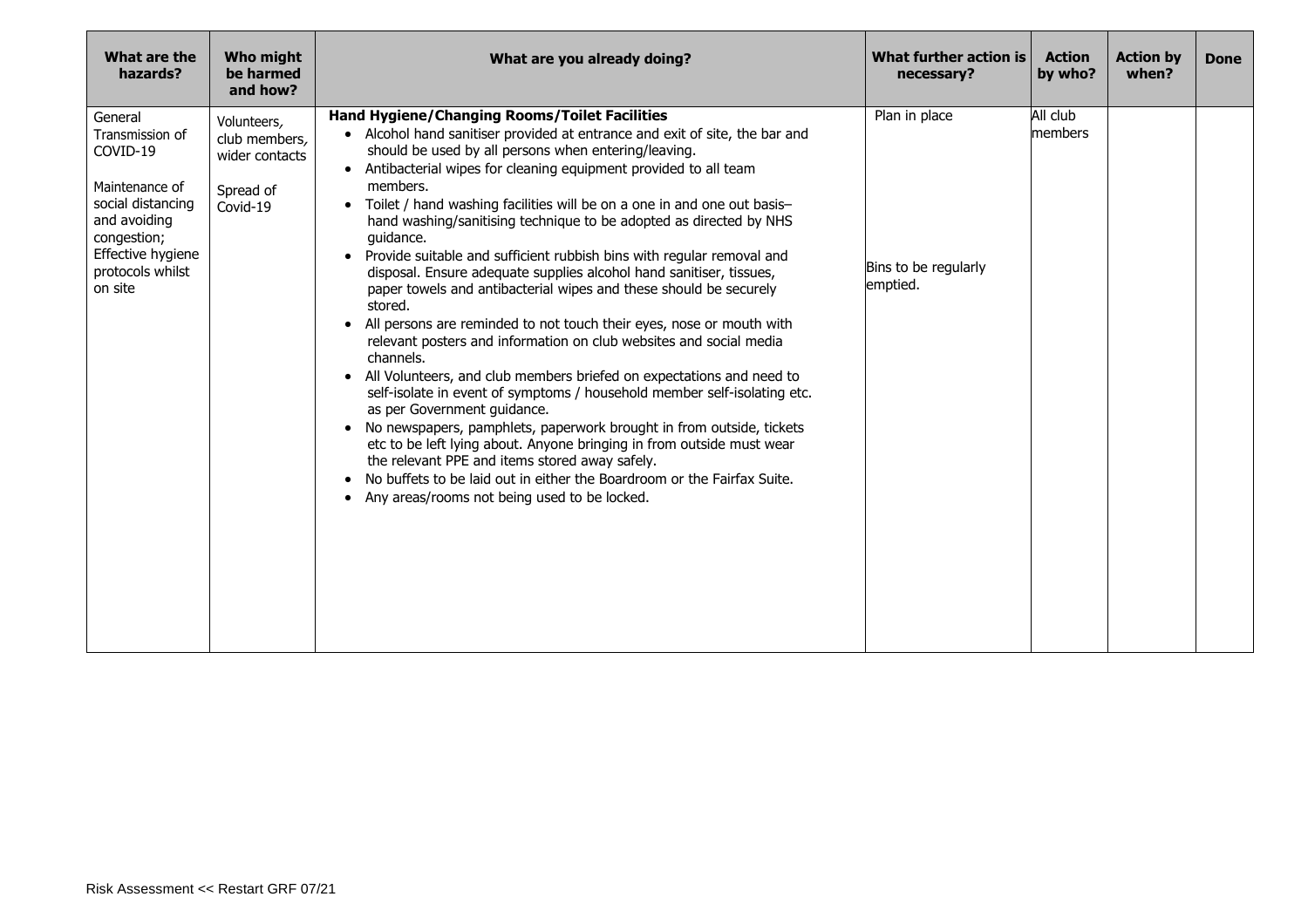| What are the<br>hazards?                          | <b>Who</b><br>might be<br>harmed<br>and how?                                                     | What are you already doing?                                                                                                                                                                                                                                                                                                                                                                                                                                                                                                                                                                                                                                                                                                                                                                                                                                                                                                         | <b>What further action</b><br>is necessary? | <b>Action</b><br>by<br>who?             | <b>Action</b><br>by<br>when? | <b>Done</b> |
|---------------------------------------------------|--------------------------------------------------------------------------------------------------|-------------------------------------------------------------------------------------------------------------------------------------------------------------------------------------------------------------------------------------------------------------------------------------------------------------------------------------------------------------------------------------------------------------------------------------------------------------------------------------------------------------------------------------------------------------------------------------------------------------------------------------------------------------------------------------------------------------------------------------------------------------------------------------------------------------------------------------------------------------------------------------------------------------------------------------|---------------------------------------------|-----------------------------------------|------------------------------|-------------|
| <b>Access to and</b><br>egress from<br>site       | Staff /<br>Volunteers,<br>Spread of<br>COVID <sub>19</sub>                                       | Access to and egress from site<br>*** Board to be aware of team training venue and times***<br>• When arriving and leaving EVERYONE is required to use the alcohol<br>hand sanitiser provided<br>• Monitor site access points to facilitate social distancing – may need to<br>change the number of access points, either increase to reduce<br>congestion or decrease to enable monitoring.<br>• Introduce visual aids to help people socially distance / supervise<br>entry.<br>• Hand sanitiser must be used when entering the clubhouse.<br>• Two negative Rapid Flow Test per week<br><b>Visitors</b><br>• Only essential visitors are allowed onto the site.<br>• Ensure all visitors / building users are aware of expectations. They<br>must follow social distancing, hand washing / use of sanitiser on<br>entry and adhere to any restrictions on accessing the site. Signage on<br>gate/entrance regarding good hygiene | Plan in place                               | ALL to<br>sends out<br>regular<br>comms | Ongoing                      |             |
| <b>Contact points</b><br><b>Equipment</b><br>etc. | Volunteers,<br>Club<br>members<br>pupils / wider<br>contacts<br>Spread of<br>COVID <sub>19</sub> | <b>Contact Points</b><br>• Identify high-contact touch points for more regular cleaning, eg clean<br>gate padlock, door handles etc<br><b>Equipment</b><br>• Regularly clean and disinfect training equipment, balls, cones etc<br>• Players to supply their own drinks clearly labelled. No glass.<br>• No food or drink will be supplied by the club at training sessions.<br><b>Activities and resources</b><br>• Equipment and resources to be thoroughly cleaned after each use.<br>Limit use of those which are hard to clean.<br>• NTFC to ensure anti-bacterial wipes/spray are available in all relevant places<br>to ensure Club members wipe down after use.                                                                                                                                                                                                                                                             | Plan in place                               |                                         |                              |             |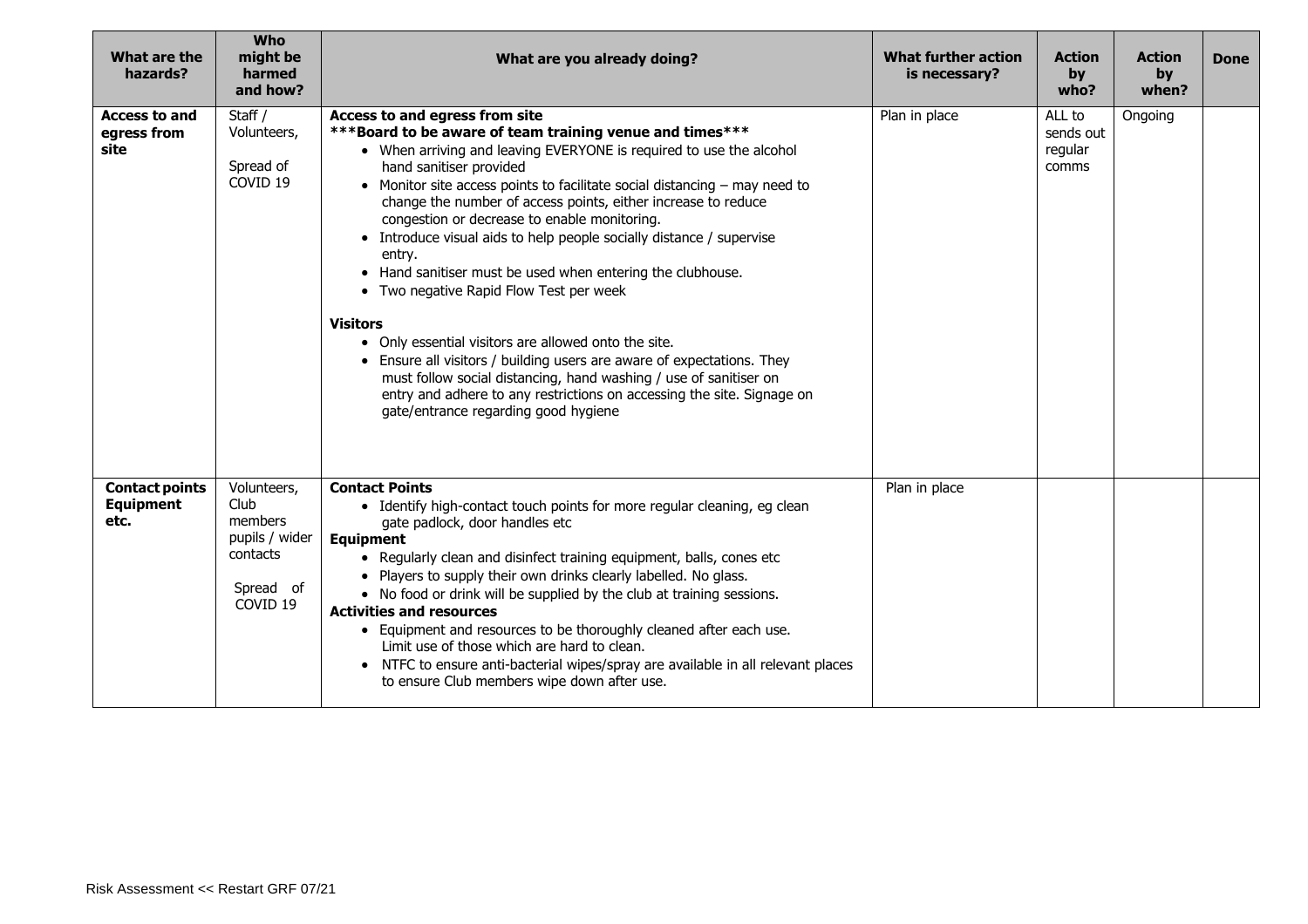| What are the<br>hazards?                                              | Who might<br>be harmed<br>and how?                                         | What are you already doing?                                                                                                                                                                                                                                                                                                                                                                                                                                                                                               | What further action is<br>necessary?                                                                     | <b>Action</b><br>by who? | <b>Action by</b><br>when? | <b>Done</b> |
|-----------------------------------------------------------------------|----------------------------------------------------------------------------|---------------------------------------------------------------------------------------------------------------------------------------------------------------------------------------------------------------------------------------------------------------------------------------------------------------------------------------------------------------------------------------------------------------------------------------------------------------------------------------------------------------------------|----------------------------------------------------------------------------------------------------------|--------------------------|---------------------------|-------------|
| <b>Proximity of</b><br>Volunteers/<br>Club members/<br>wider contacts | Volunteers,<br>Club members /<br>wider contacts<br>Spread of<br>COVID-19   | <b>Toilets/Changing Rooms</b><br>• Alcohol hand sanitiser will be provided.<br>• Paper towels and bins provided.<br>• One in and one out system with plenty of cleaning aids and reminders in<br>place.<br><b>Activities</b>                                                                                                                                                                                                                                                                                              | Plan in place                                                                                            |                          |                           |             |
|                                                                       |                                                                            | • Increased supervision to aid enforcement of social distancing as far as is<br>reasonable. Looking at deploying more stewards in relevant areas of the<br>ground.                                                                                                                                                                                                                                                                                                                                                        |                                                                                                          |                          |                           |             |
| <b>Travel</b>                                                         | Volunteers,<br>Club members /<br>lwider contacts<br>Spread of<br>icovid 19 | • Players, supporters, management and volunteers to transport<br>themselves to games with no car sharing or use of minibus at present.<br>• People from the same household or support bubble may travel together.<br>• If people have to travel with people from outside their household or<br>support bubble they must:<br>• Travel with the same people each time.<br>• Open windows for ventilation.<br>• Wear face masks. Do not face each other.<br>• Require hand sanitisation by passengers on a coach or minibus. | Inform club members<br>Keep up to date with<br>guidelines regarding<br>away supporters being<br>allowed. |                          |                           |             |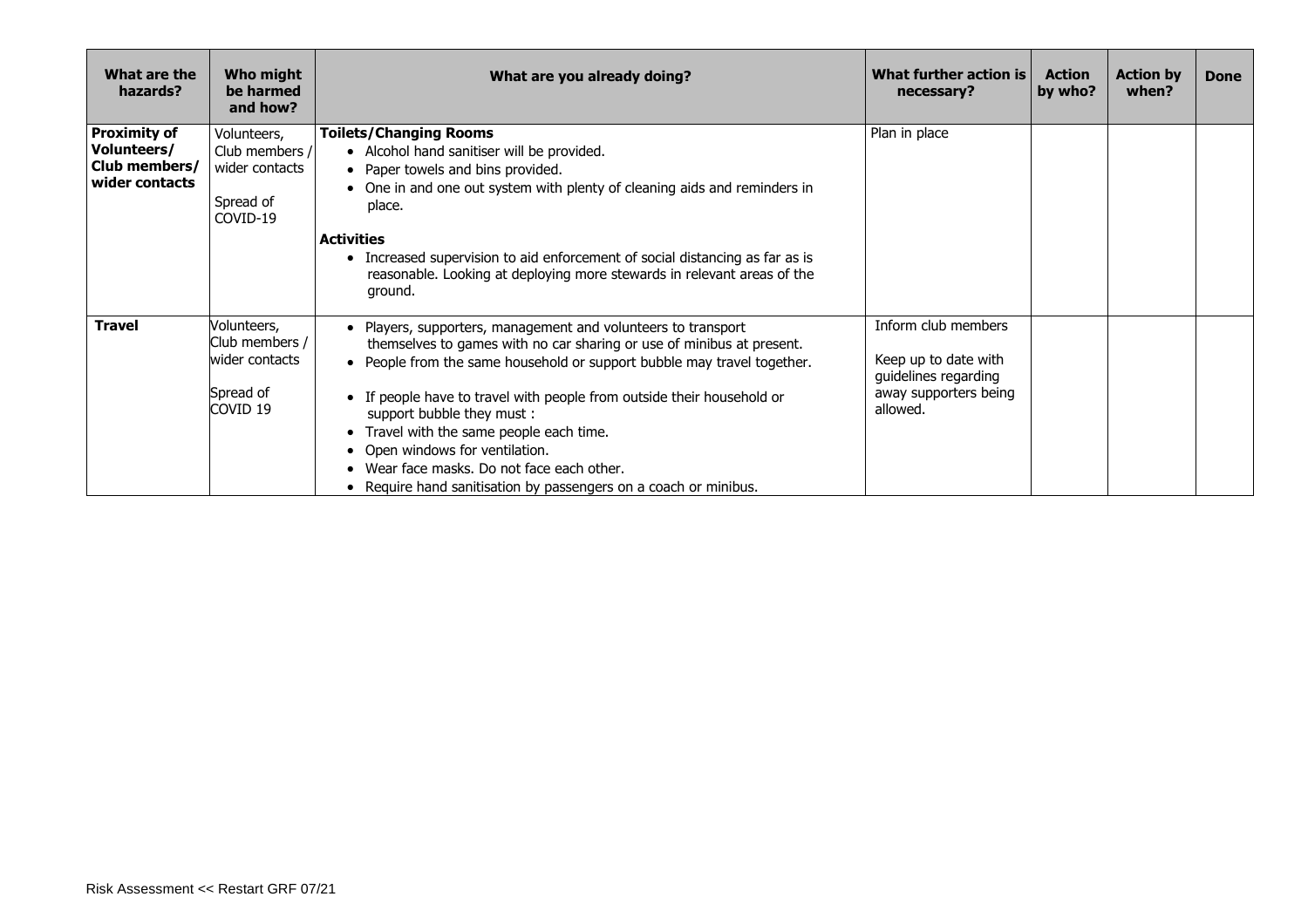| What are the<br>hazards? | Who might<br>be harmed<br>and how?                                                                 | What are you already doing?                                                                                                                                                                                                                                                                                                                                                                                                                                                                                                                                                                                                                                                                                                                                                                                                                                                                                                                                                                                                                                                                                                                                                                                                                                                                                                                                                                                                                                                                                                                                | What further action is<br>necessary?                                                                                                               | <b>Action</b><br>by who? | <b>Action by</b><br>when?   | <b>Done</b> |
|--------------------------|----------------------------------------------------------------------------------------------------|------------------------------------------------------------------------------------------------------------------------------------------------------------------------------------------------------------------------------------------------------------------------------------------------------------------------------------------------------------------------------------------------------------------------------------------------------------------------------------------------------------------------------------------------------------------------------------------------------------------------------------------------------------------------------------------------------------------------------------------------------------------------------------------------------------------------------------------------------------------------------------------------------------------------------------------------------------------------------------------------------------------------------------------------------------------------------------------------------------------------------------------------------------------------------------------------------------------------------------------------------------------------------------------------------------------------------------------------------------------------------------------------------------------------------------------------------------------------------------------------------------------------------------------------------------|----------------------------------------------------------------------------------------------------------------------------------------------------|--------------------------|-----------------------------|-------------|
| <b>Cleaning</b>          | Volunteers,<br>Club members<br>/ wider<br>contacts<br>Spread of<br>COVID <sub>19</sub>             | <b>Cleaning</b><br>• A cleaning schedule will be implemented throughout the site, ensuring<br>that frequent contact points are all thoroughly cleaned and disinfected<br>regularly.<br>• Thorough cleaning of equipment at the end of each day's opening.<br>Cleaning protocol is as follows:<br>• Hard surfaces / Equipment to be cleaned using standard cleaning<br>products and disposable cloths / paper towels throughout session.<br>• See PHE advice the COVID-19: cleaning of non-healthcare settings<br>quidance<br>• Manufacturer's instructions for dilution, application, PPE and contact<br>times for all detergents and disinfectants to be followed.<br>When cleaning a contaminated area people to:-<br>1. Wear disposable surgical masks, gloves and apron<br>2. Sanitise hands once they remove their gloves and apron<br>3. Fluid resistant surgical mask if splashing likely<br>• Hands should be washed with soap and water for 20 seconds after all<br>PPE has been removed, where unavailable use alcohol hand sanitiser<br>• PPE to be double-bagged, then stored securely for 72 hours then thrown<br>away in the regular rubbish after cleaning is finished.<br>• Any cloths and mop heads used must be disposed of as single use<br>items. Hand towels and hand wash are to be checked and replaced as<br>needed by site / cleaning staff.<br>• Enhance the cleaning regimes for toilet facilities, particularly door<br>handles, locks and the toilet flush, etc.<br>• Only cleaning products supplied by NTFC are to be used. | Volunteers and club<br>members be provided<br>with cleaning equipment.<br>Assess risks for vulnerable<br>people and people of<br>BAME backgrounds. | Board                    | Ongoing & to<br>be reviewed |             |
| <b>Contractors</b>       | Contractors,<br>Staff,<br>Club members<br>/ wider<br>contacts,<br>Spread of<br>COVID <sub>19</sub> | • Only contractors carrying out essential maintenance deemed necessary<br>to the safe running of NTFC are to be allowed on site and will read and<br>comply /with posters/signage regarding good hygiene<br>• Staff and contractors are to maintain a safe distance between<br>themselves and others (2 metres)<br>• All contractors are to wash their hands or use alcohol based hand<br>sanitiser upon entering the site<br>• Agree approach to be scheduled                                                                                                                                                                                                                                                                                                                                                                                                                                                                                                                                                                                                                                                                                                                                                                                                                                                                                                                                                                                                                                                                                             |                                                                                                                                                    |                          |                             |             |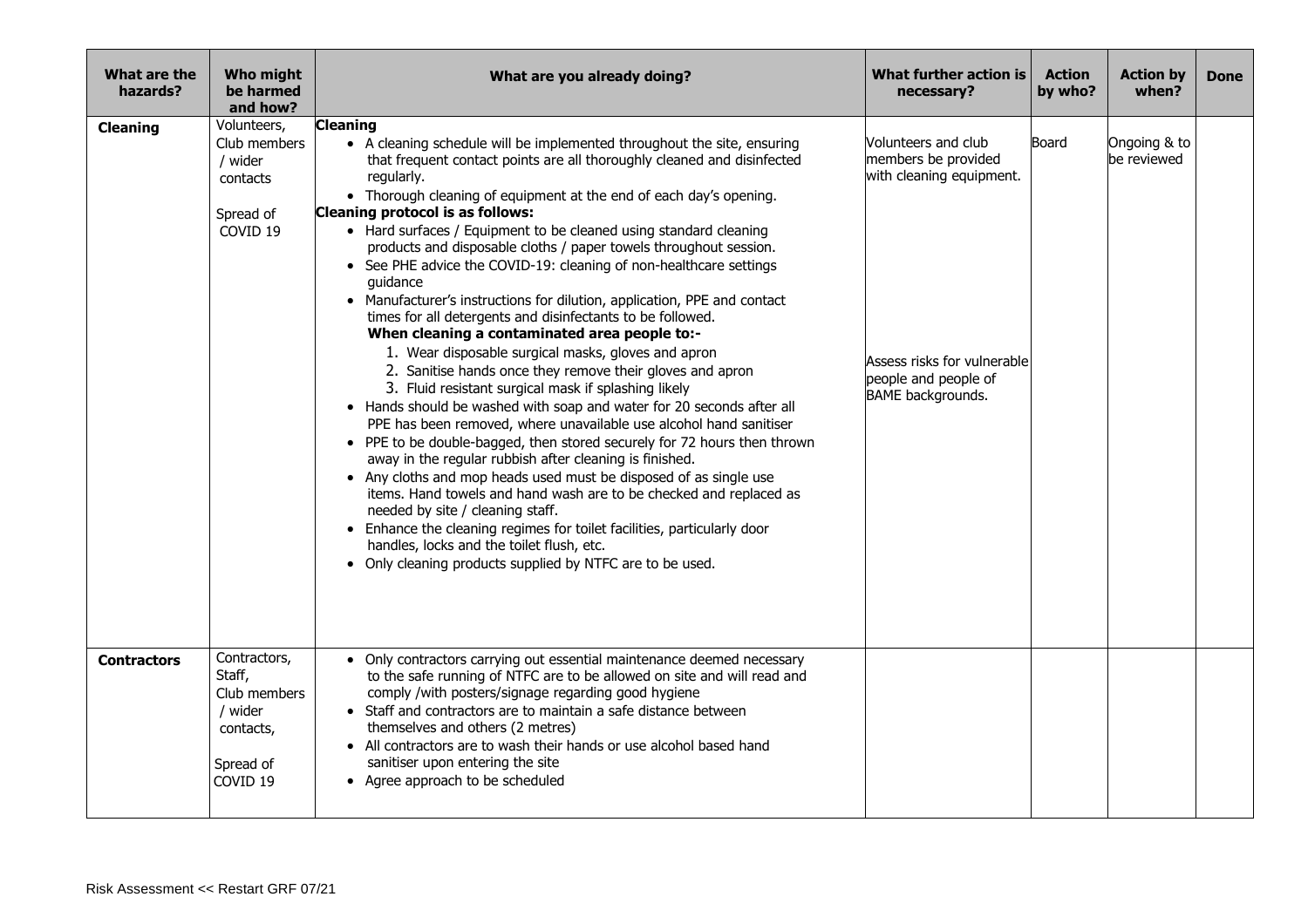| What are the<br>hazards?                          | Who might<br>be harmed<br>and how?                                   | What are you already<br>doing?                                                                                                                                                                                                                                                                                                                                                                                                                                                                                                                                                                           | <b>What further action</b><br>is necessary?                                                                                                                    | <b>Action</b><br>by who?    | <b>Action</b><br>by<br>when? | <b>Done</b> |
|---------------------------------------------------|----------------------------------------------------------------------|----------------------------------------------------------------------------------------------------------------------------------------------------------------------------------------------------------------------------------------------------------------------------------------------------------------------------------------------------------------------------------------------------------------------------------------------------------------------------------------------------------------------------------------------------------------------------------------------------------|----------------------------------------------------------------------------------------------------------------------------------------------------------------|-----------------------------|------------------------------|-------------|
| Lack of<br>awareness of<br>PHE / Club<br>controls |                                                                      | • Posters will be displayed in suitable places around site.<br>• Clear briefing for all personnel on site, warning them of the<br>risks posed by the virus as well as the control measures<br>outlined in this assessment and from government guidance.                                                                                                                                                                                                                                                                                                                                                  | Posters stating that<br>anyone entering the<br>stadium agrees not<br>only to the Stadium<br>Rules but also added<br>rules to minimise the<br>risk of Covid-19  |                             |                              |             |
| <b>Volunteer</b><br>levels                        | Volunteers,<br>club members<br>Spread of<br>COVID <sub>19</sub>      | • Reviewed to ensure adequate number of Volunteers in<br>attendance to maintain an appropriate ratio with planned<br>activities.<br>• Options such as supply Volunteers, partial closure may be<br>required in event of Volunteers shortages.<br>• Club to appoint a Covid Officer - consider what training is<br>needed and who is able to complete the position, what the<br>roles and responsibilities are and further liability.                                                                                                                                                                     | Plan to be produced.                                                                                                                                           |                             |                              |             |
| <b>Premises</b><br>safety                         | Volunteers,<br>club members<br>Wider<br>safeguarding<br>safety risks | • Ensure all 'normal' tasks are completed<br>• Ensure First Aid Action Plan is displayed<br>• Ensure the Defibrillator is secure and in working order<br>• Flush toilets which have been closed for period of time/also<br>those that are regularly used with lid down.<br>• Run water if not used for any length of time to avoid<br>Legionnaires Disease.                                                                                                                                                                                                                                              |                                                                                                                                                                | Board                       | Weekly                       |             |
| <b>Training</b>                                   | Volunteers,<br>Club<br>Members/Offic<br>ials, Players                | • All must make their own way to training.<br>• People must arrive changed.<br>• Players must bring their own water bottles (plastic), clearly<br>marked.<br>• Social Distancing to be observed<br>• Any player showing symptoms should not attend and book a<br>test.<br>• Register taken of ALL those present with contact numbers for<br>Test and Trace.<br>• Covid-19 Medical Questionnaire to be filled in.<br>• Hygiene facilities must be provided.<br>ALL EQUIPMENT MUST BE REGULARLY WIPED DOWN REGULARLY<br>WITH APPROPRIATE CLEANING MATERIALS AND THOROUGHLY<br>CLEANED AFTER EVERY SESSION. | Manager/coach<br>informed – pass on to<br>Secretary for<br>appropriate action.<br>Repeated every 2/3<br>weeks. Old forms<br>destroyed under Data<br>Protection | Board<br>Manager<br>Coaches | Ongoing                      |             |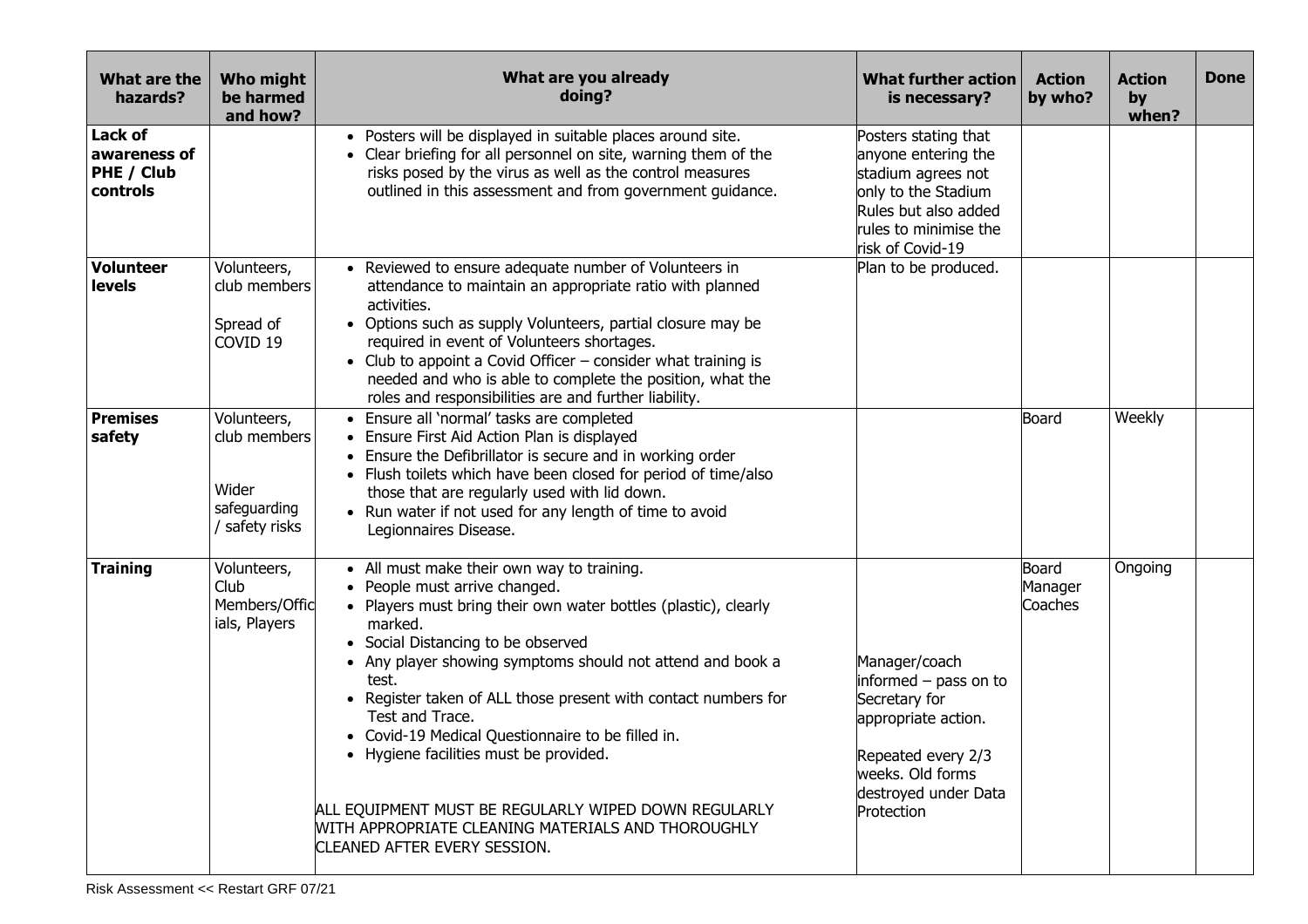|                                                        | Groups must be kept to a maximum of 30 people including coaches.<br>No mixing or swapping of groups during the session.                                                                                                                                                                                                                                                                                                                                                                                                                                                                                                           |                                                                                                         |                     |         |  |
|--------------------------------------------------------|-----------------------------------------------------------------------------------------------------------------------------------------------------------------------------------------------------------------------------------------------------------------------------------------------------------------------------------------------------------------------------------------------------------------------------------------------------------------------------------------------------------------------------------------------------------------------------------------------------------------------------------|---------------------------------------------------------------------------------------------------------|---------------------|---------|--|
|                                                        | • Following activity players must refrain from any contact.<br>Evidence is that transmission during training or matches is<br>minimal in comparison to social interactions pre or post activity.<br>• Hygiene facilities must be provided.<br>• Bibs should only be used if absolutely necessary and they must<br>be worn once and NOT swapped                                                                                                                                                                                                                                                                                    |                                                                                                         | Manager/<br>coaches | Ongoing |  |
| <b>Medical</b><br><b>Physio</b><br><b>First Aiders</b> | • Club to refer to the FA First Aid Guide with relevant people<br>instructed to read it by the Club<br>• Physio/First Aiders to wear suggested PPE for the situation<br>• Pre-training screening to be carried out on players before<br>entering training/playing environment and contact with other<br>players and staff.<br>• Questionnaire on Covi-19 and Attendance/Contact Numbers to<br>be kept/ updated as be Data Protection.<br>• Only one person at a time in the Medical Room with relevant<br>PPE to be used.<br>• Any equipment used to be cleaned before further use.<br>• Stretcher to be cleaned before/after use | Club to provide relevant First Aiders<br>PPE.                                                           | Physio              | Ongoing |  |
| <b>Changing</b><br><b>Rooms</b>                        | • Greatest risk of transmission.<br>• Changing Rooms should be used for changing and showering<br>only and as quickly as possible.<br>• Staggering to be factored in to minimise numbers<br>• On matchday the home team must give priority to the away<br>team<br>• Maximum ventilation provided.<br>• No food or drink to be in the dressing room (except players<br>individual water bottles)<br>• Hand sanitiser provided with paper towels and bin.                                                                                                                                                                           | E.g. Manager and<br>starting 11 only                                                                    | Manager             |         |  |
| <b>Match</b><br><b>Officials</b>                       | • Match Officials to travel independently in accordance with<br>transport guidance.<br>• Car parking to be reserved near to entrance.<br>• Physical Team Sheets should not be shared<br>• Explain the club's way of teams entering the field of play.                                                                                                                                                                                                                                                                                                                                                                             | Will impact on costs.<br>Build into one way<br>system.<br>To be dealt with<br>electronically if needed. |                     |         |  |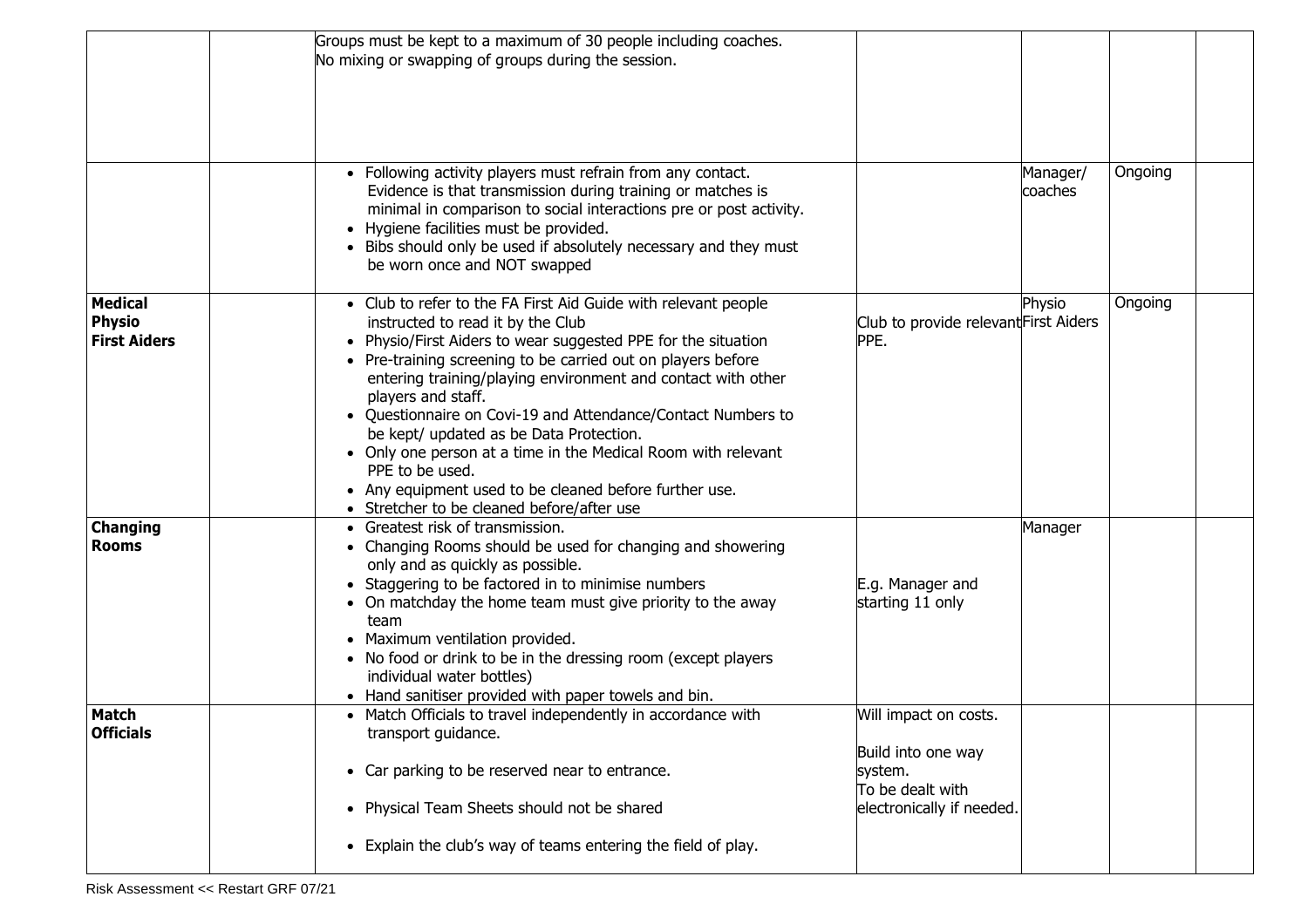| <b>Warm Up</b><br><b>Areas</b>   | • Warm up area for the officials set up.<br>• Pre-match email to officials to explain Covid changes<br>implemented by the club.<br>• Where possible arrange for payment to be paid electronically.<br>• Hand sanitiser in changing room with paper towels and bin.<br>• Sufficient distance between team. Teams to be behind opposite<br>goals.<br>• Area for Match Officials to be marked.                                                                                                                                                                                                                                                                                                                                                                                                                                                                                                                                   | Update email content<br>as situation changes.<br>Include in pre-match<br>communication.<br>Speak to referee by<br>phone before game.<br>All areas to be clearly<br>marked and<br>communicated. |  |
|----------------------------------|-------------------------------------------------------------------------------------------------------------------------------------------------------------------------------------------------------------------------------------------------------------------------------------------------------------------------------------------------------------------------------------------------------------------------------------------------------------------------------------------------------------------------------------------------------------------------------------------------------------------------------------------------------------------------------------------------------------------------------------------------------------------------------------------------------------------------------------------------------------------------------------------------------------------------------|------------------------------------------------------------------------------------------------------------------------------------------------------------------------------------------------|--|
| <b>Technical</b><br><b>Areas</b> | • Technical areas to be extended outside the dugout with extra<br>seating to provide adequate social distancing for substitutes<br>and coaching staff.<br>• Hand sanitiser provided.                                                                                                                                                                                                                                                                                                                                                                                                                                                                                                                                                                                                                                                                                                                                          | Check if ok with match<br>officials.                                                                                                                                                           |  |
| <b>Clubhouse</b>                 | • It is up to the licensee of the premises to undertake the<br>relevant actions needed.<br>• One way system in and out.<br>• No standing in the bar except to order drinks.<br>• No sheltering in the bar if it is adverse weather.<br>• Once seated the person is only allowed to stand to order drinks,<br>to go to the toilet, or to leave.<br>• Toilets clearly marked with one way system with only the<br>allowed numbers to enter.<br>• Plastic screen for ordering drinks.<br>• Encourage contactless payment.<br>• If cash is used it is to be placed on a plate/dish and any change<br>returned on the plate/dish which is then cleaned before further<br>use.<br>• Drinks collected at a set point on the bar.<br>• Drinks to be consumed at a table if available or taken outside.<br>Tables cleared and sanitised before further use.<br>• Staff to wear PPE<br>• Hand sanitiser provided in relevant positions. | Stewards required.<br>Suggest prices rounded<br>up to lessen the need<br>for cash use.<br>Area clearly marked.<br>Extra bins to cover the<br>increase in plastic<br>glasses.                   |  |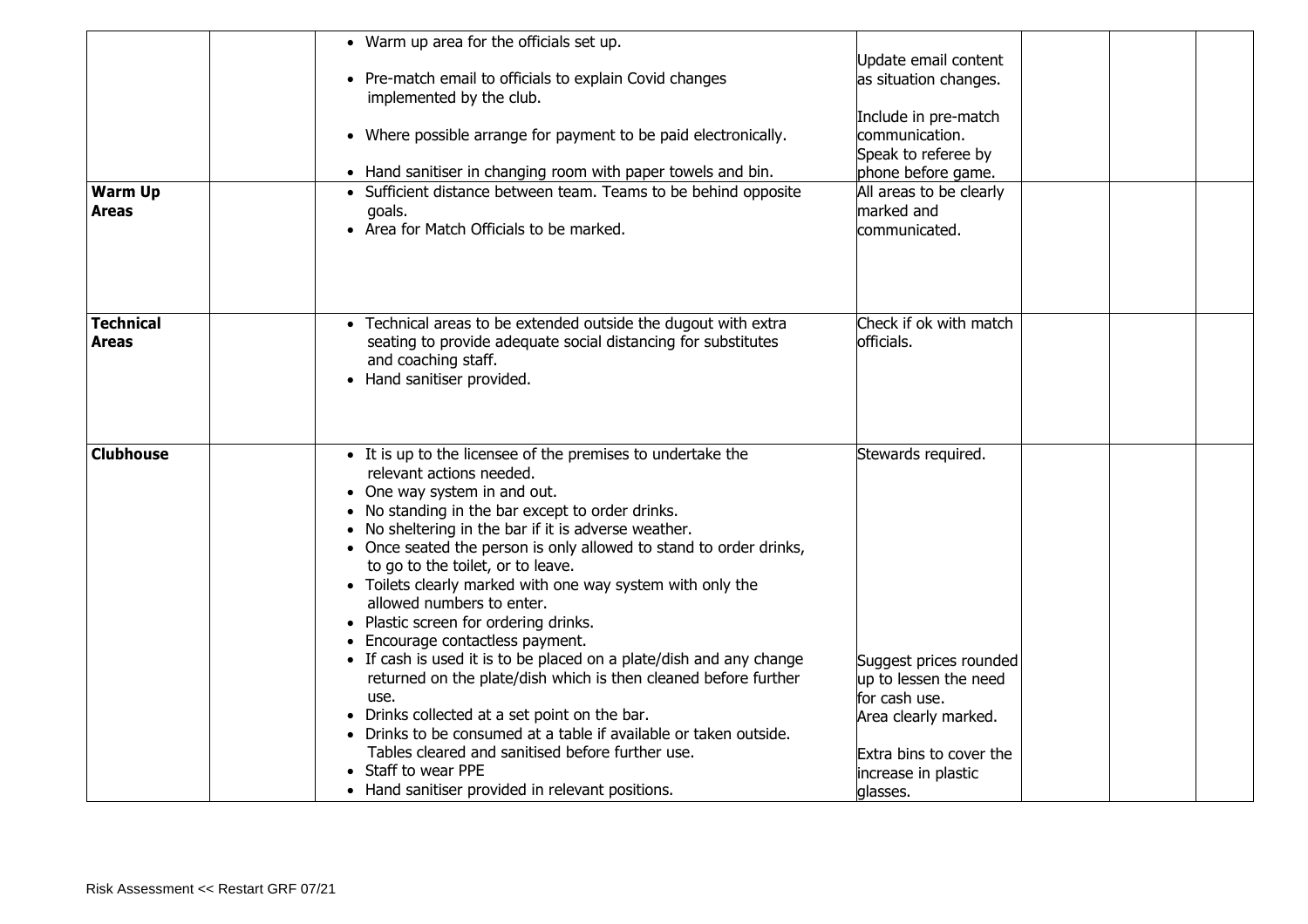| <b>Snack Bar</b>                  | • Signage/markings to show where people are to queue. Social<br>distancing to be in place.<br>• Plastic screening to be put in place.<br>• Volunteers to wear PPE.<br>• Extra bins in place for any rubbish.<br>• Prices to be rounded up to help in the handling of cash. Look<br>into the use of contactless payment.<br>• Hand sanitiser in position |  |  |
|-----------------------------------|---------------------------------------------------------------------------------------------------------------------------------------------------------------------------------------------------------------------------------------------------------------------------------------------------------------------------------------------------------|--|--|
| <b>Furloughed</b><br><b>Staff</b> | • Follow the Government Guidance on this.<br>• Look into the possibility of any training required.                                                                                                                                                                                                                                                      |  |  |
| <b>Youth Section</b>              | • Refer to the Guidance issued by the FA's Grassroots Division.<br>• For a team with 16 or 17 year olds refer to extra safequarding<br>guidance and risk assessment.                                                                                                                                                                                    |  |  |